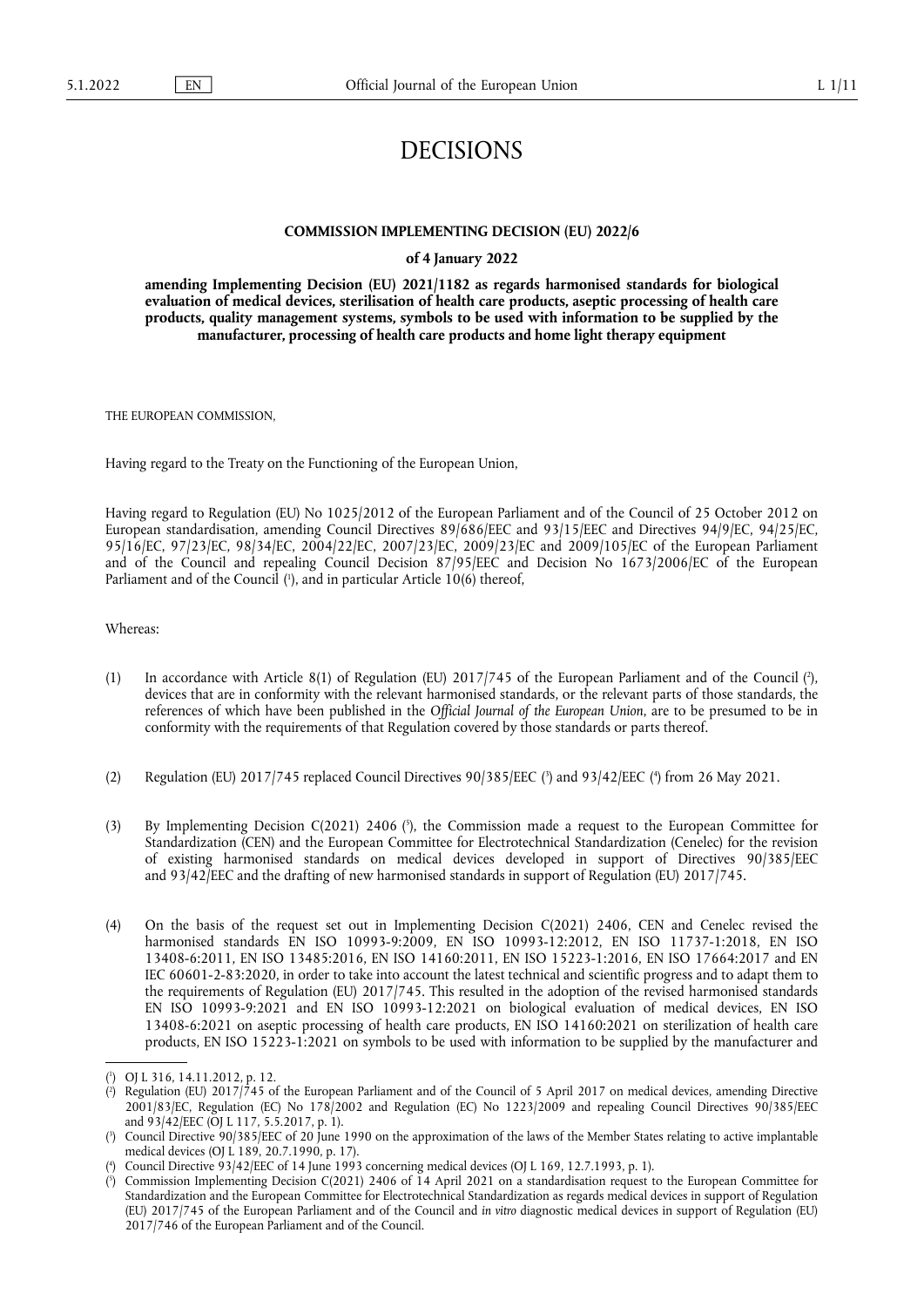EN ISO 17664-1:2021 on processing of health care products and of amendment EN ISO 11737-1:2018/A1:2021 to harmonised standard EN ISO 11737-1:2018 on sterilization of health care products, amendment EN ISO 13485:2016/A11:2021 to harmonised standard EN ISO 13485:2016 on quality management systems and amendment EN IEC 60601-2-83:2020/A11:2021 to harmonised standard EN IEC 60601-2-83:2020 on particular requirements for the basic safety and essential performance of home light therapy equipment.

- (5) The Commission together with CEN and Cenelec has assessed whether the harmonised standards revised by CEN and Cenelec comply with the request set out in Implementing Decision C(2021) 2406.
- (6) The harmonised standards EN ISO 10993-9:2021, EN ISO 10993-12:2021, EN ISO 13408-6:2021, EN ISO 14160:2021, EN ISO 15223-1:2021 and EN ISO 17664-1:2021 and the amendments EN ISO 11737-1:2018/ A1:2021, EN ISO 13485:2016/A11:2021 and EN IEC 60601-2-83:2020/A11:2021 satisfy the requirements which they aim to cover and which are set out in Regulation (EU) 2017/745. It is therefore appropriate to publish the references of those standards in the *Official Journal of the European Union*.
- <span id="page-1-1"></span>(7) The Annex to Commission Implementing Decision (EU) 2021/1182 [\(](#page-1-0) 6 ) lists the references of harmonised standards drafted in support of Regulation (EU) 2017/745. In order to ensure that the references of harmonised standards drafted in support of Regulation (EU) 2017/745 are listed in one act, the references of standards EN ISO 10993-9:2021, EN ISO 10993-12:2021, EN ISO 13408-6:2021, EN ISO 14160:2021, EN ISO 15223-1:2021 and EN ISO 17664-1:2021 and the amendments EN ISO 11737-1:2018/A1:2021, EN ISO 13485:2016/A11:2021 and EN IEC 60601-2-83:2020/A11:2021 should be included in that Implementing Decision.
- (8) Implementing Decision (EU) 2021/1182 should therefore be amended accordingly.
- (9) Compliance with a harmonised standard confers a presumption of conformity with the corresponding essential requirements set out in Union harmonisation legislation from the date of publication of the reference of such standard in the *Official Journal of the European Union*. This Decision should therefore enter into force on the date of its publication,

HAS ADOPTED THIS DECISION:

*Article 1*

The Annex to Implementing Decision (EU) 2021/1182 is amended in accordance with the Annex to this Decision.

*Article 2*

This Decision shall enter into force on the day of its publication in the *Official Journal of the European Union*.

Done at Brussels, 4 January 2022.

*For the Commission The President* Ursula VON DER LEYEN

<span id="page-1-0"></span>[<sup>\(</sup>](#page-1-1) 6 ) Commission Implementing Decision (EU) 2021/1182 of 16 July 2021 on the harmonised standards for medical devices drafted in support of Regulation (EU) 2017/745 of the European Parliament and of the Council (OJ L 256, 19.7.2021, p. 100).